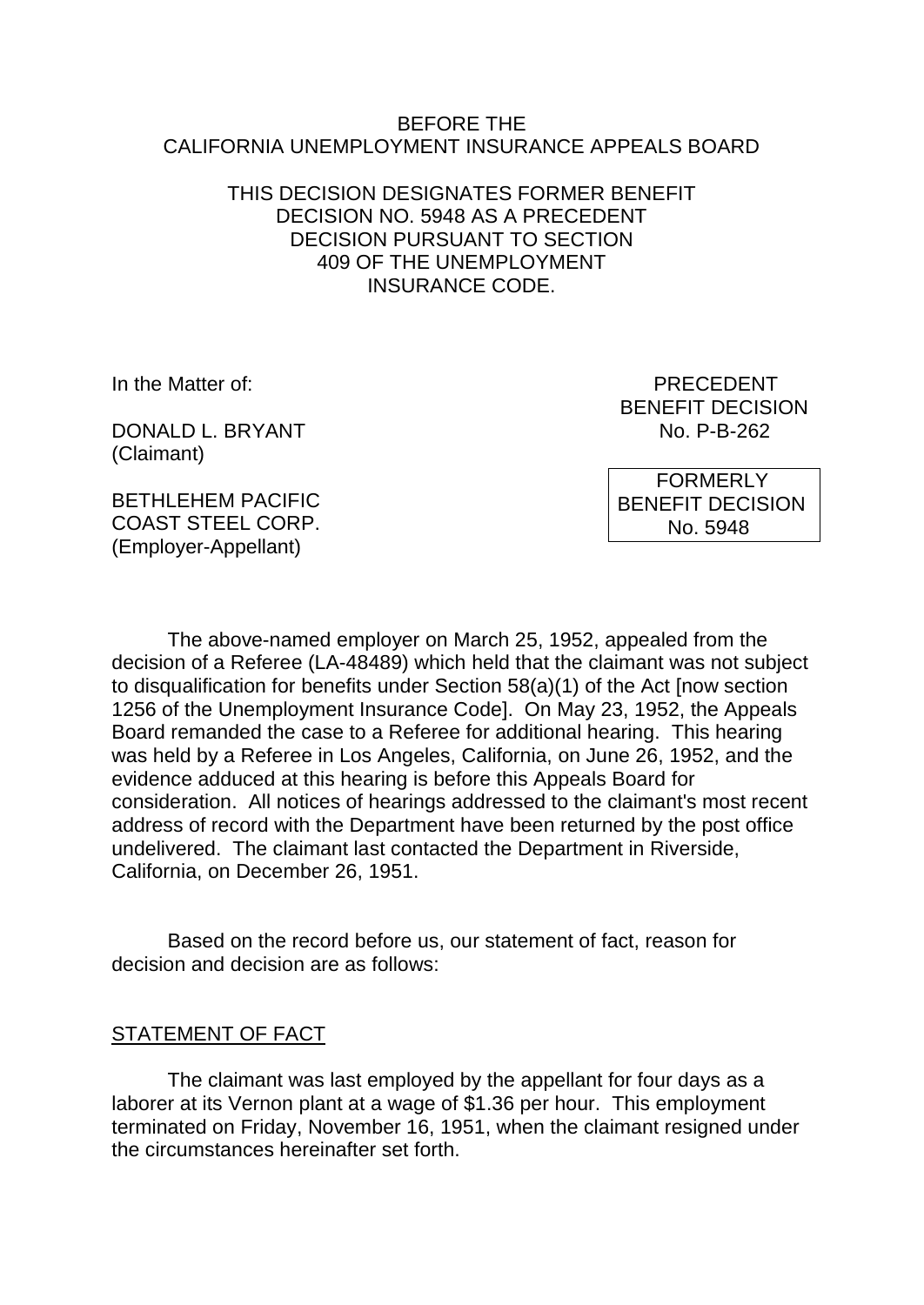#### P-B-262

On Monday, November 19, 1951, the claimant renewed his registration for work and filed an additional claim for benefits in the Riverside Office of the Department having previously established a benefits year on May 23, 1951. On December 26, 1951, the Department in response to a protest from the appellant-employer issued a determination holding that the claimant was not subject to disqualification under Section 58(a)(1) of the Act [now section 1256 of the code] in that he had good cause for leaving his work. The employer appealed and a Referee affirmed the Department's determination.

According to the records of the employer, the claimant resided at 3515 Williams Street in Long Beach, California, at the residence of a cousin. During the claimant's employment, his cousin was ill and the claimant used his cousin's car for transportation to work. On November 16, 1952, the claimant informed his superintendent that he was unable to secure adequate transportation and that he was therefore terminating. The claimant and his superintendent discussed the possibilities of securing rides with other workers or using public transportation but the claimant considered these possibilities unsatisfactory due to the distance from his home to either public transportation or the residence of other workers. When interviewed by the Department representative on December 18, 1951, in the Riverside Office, the claimant stated that his address in Long Beach had been 2315 Williams Street and that his cousin had been ill during the period of his employment but on his recovery, he needed his car to drive to his own work on Terminal Island. At the hearing before the Referee on March 11, 1952, the employer estimated that the claimant resided between twelve and fifteen miles from the employer's establishment. No detailed information as to public transportation or private transportation was presented by the employer. At the hearing before the Referee on June 26, 1952, the employer was given an opportunity to present evidence as to possible transportation for the claimant. Evidence was introduced that there are three transportation lines from the Long Beach area to the Los Angeles area which connect with lines going to the employer's establishment, only two of which would probably be usable by the claimant and that two transfers would be necessary in order to reach the employer's plant. The employer was also given an opportunity to submit transportation schedules subsequent to the hearing but merely submitted a general statement that service was available at fifteen to twenty minute intervals on one line and available at twenty-two to thirty minute intervals on the other two lines. There is no evidence in the record as to the travel time from point to point on any of the lines or the transfer delay. The claimant was employed on a rotating shift so that he changed shifts each week, and two out of every three weeks he would have required transportation either immediately before or immediately after twelve midnight.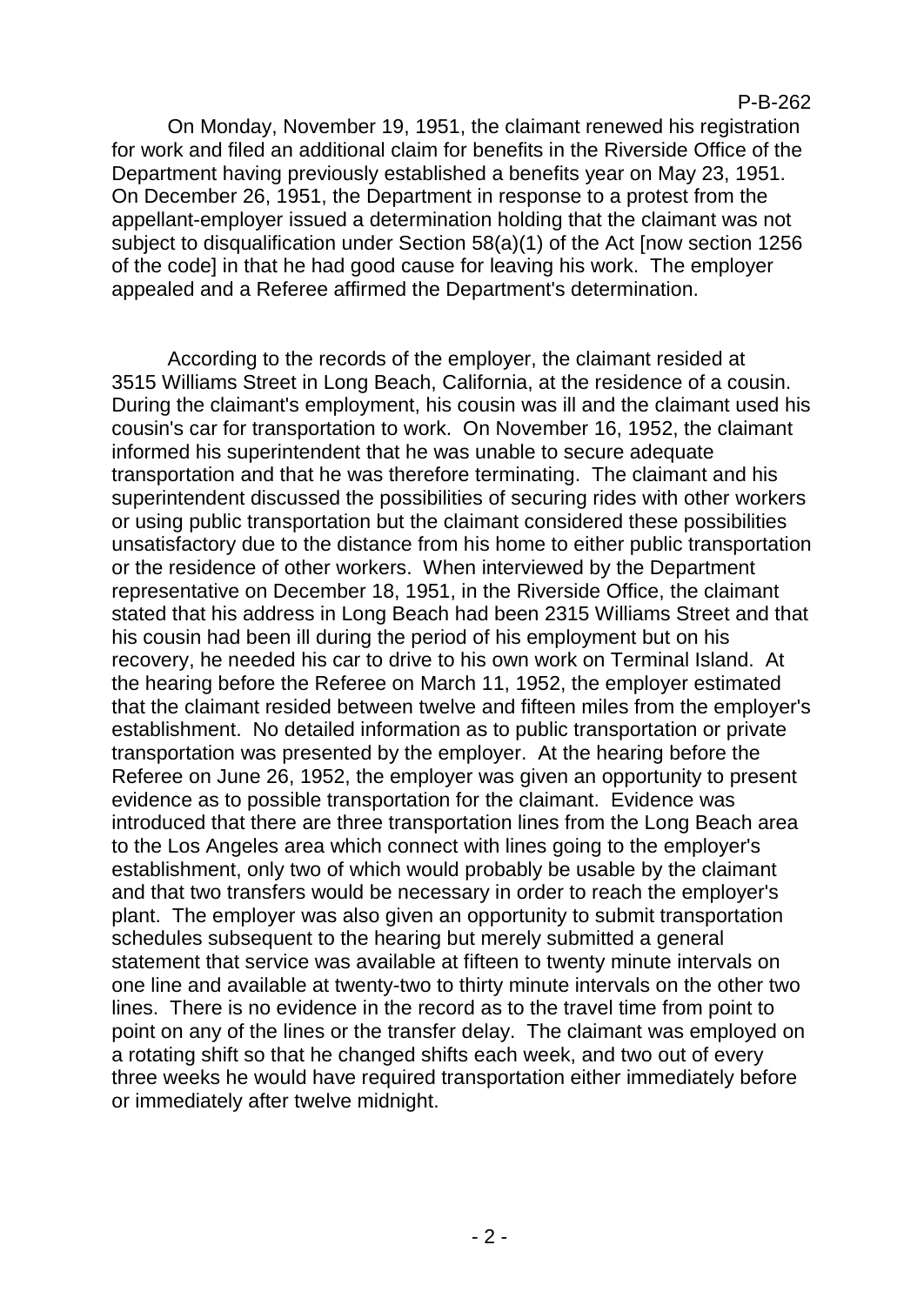# REASON FOR DECISION

Section 58 of the Unemployment Insurance Act [now section 1256 of the code] provides in part as follows:

"(a) An individual shall be disqualified for benefits if:

"(1) He has left his most recent work voluntarily without good cause, if so found by the commission; . . ."

In Benefit Decision No. 5008, we considered the possible disqualification of a claimant who resided approximately thirteen miles from her work and lived in the same metropolitan area as the claimant herein. In that case we said:

"The claimant resides in a large metropolitan area where, as a matter of common knowledge, commuting a number of miles is the rule rather than the exception. Admittedly, the distance from her residence to Los Angeles was not, of itself, excessive. However, the distance to work is not the sole factor to be considered, the adequacy of transportation facilities, and the time consumed in daily travel to and from work being of greater importance. The record shows that a traveling time of approximately forty-five minutes on buses was required with another twenty-five minutes waiting to transfer. To be at her last work by 8:00 a.m., it was necessary for the claimant to leave her residence at approximately 6:30 a.m., and, including the necessary walks involved in using the available transportation, she devoted three hours per day to commuting to and from her most recent employment. Considering all of the facts of this case, we conclude, as did the Referee, that as to this particular claimant she had good cause for voluntarily leaving her work and for refusing to accept an offer of re-employment in the same position. Therefore, she is not subject to disqualification for benefits under the provisions of Section 58(a)(1) or 58(a)(4) of the Act."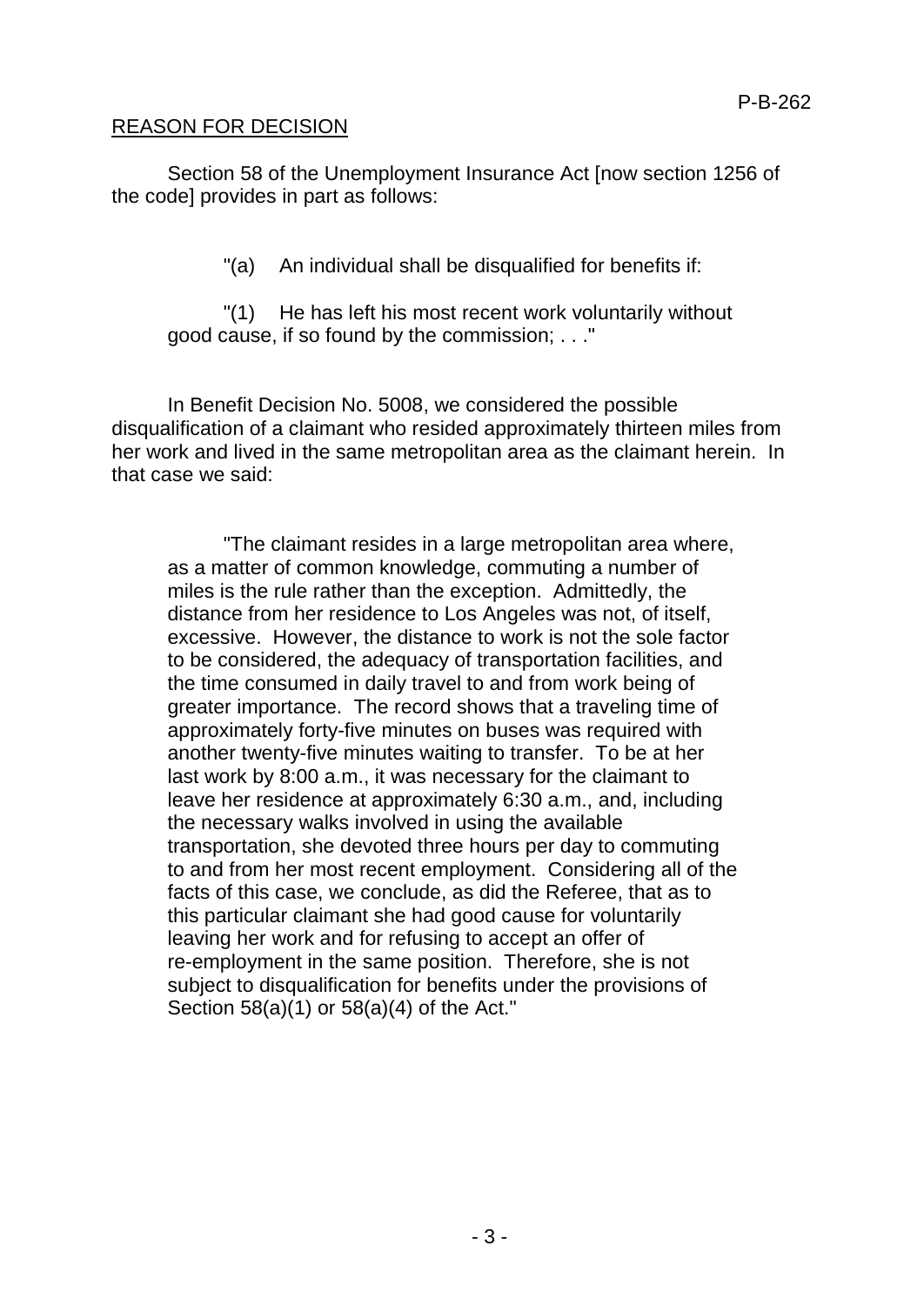In the instant case, the claimant lived from twelve to fifteen miles from his place of employment and notified his employer that he was leaving because it was impossible to arrange satisfactory transportation. There is no evidence in the record as to the travel time necessary on public transportation, but the record does show that, on the lines which the claimant would have to use, service is not more frequent than every fifteen minutes and in some cases does not run oftener than every half hour and it would be necessary for the claimant to transfer twice.

In Benefit Decision No. 4466, we stated:

"We may presume, in the absence of evidence to the contrary, that the Department reached the conclusions expressed in its determination of January 29, 1946, only after investigation of the facts, and that the official duty of determining the eligibility of claimants for benefits, vested in the Department by Section 67 of the Act, was properly performed (Subdivision 15, Section 1963, C.C.P.). The evidence presented by the employer at the hearing before the Referee, in our opinion, was insufficient to overcome the findings of the Department."

In Benefit Decision No. 4827, we stated:

"In spite of the fact that there were two hearings held in this matter in which the issue was squarely presented, the employer saw fit to present no evidence that the position was not thus made vacant. The employer chose, however, to show only that a relatively few positions were made vacant by reason of the trade dispute. We concede that such evidence renders less probable that the position offered to the claimant was thus made vacant, but it certainly does not negate the possibility nor overcome the determination of the Department. In our opinion, the employer has not sustained the burden of proof that devolved upon the employer as appellant in this matter."

After considering all the available evidence, we conclude that the claimant left his work because of inadequate transportation. In accordance with our prior decision, we hold in the instant case he had good cause for leaving work within the meaning of Section 58(a)(1) of the Act [now section 1256 of the code].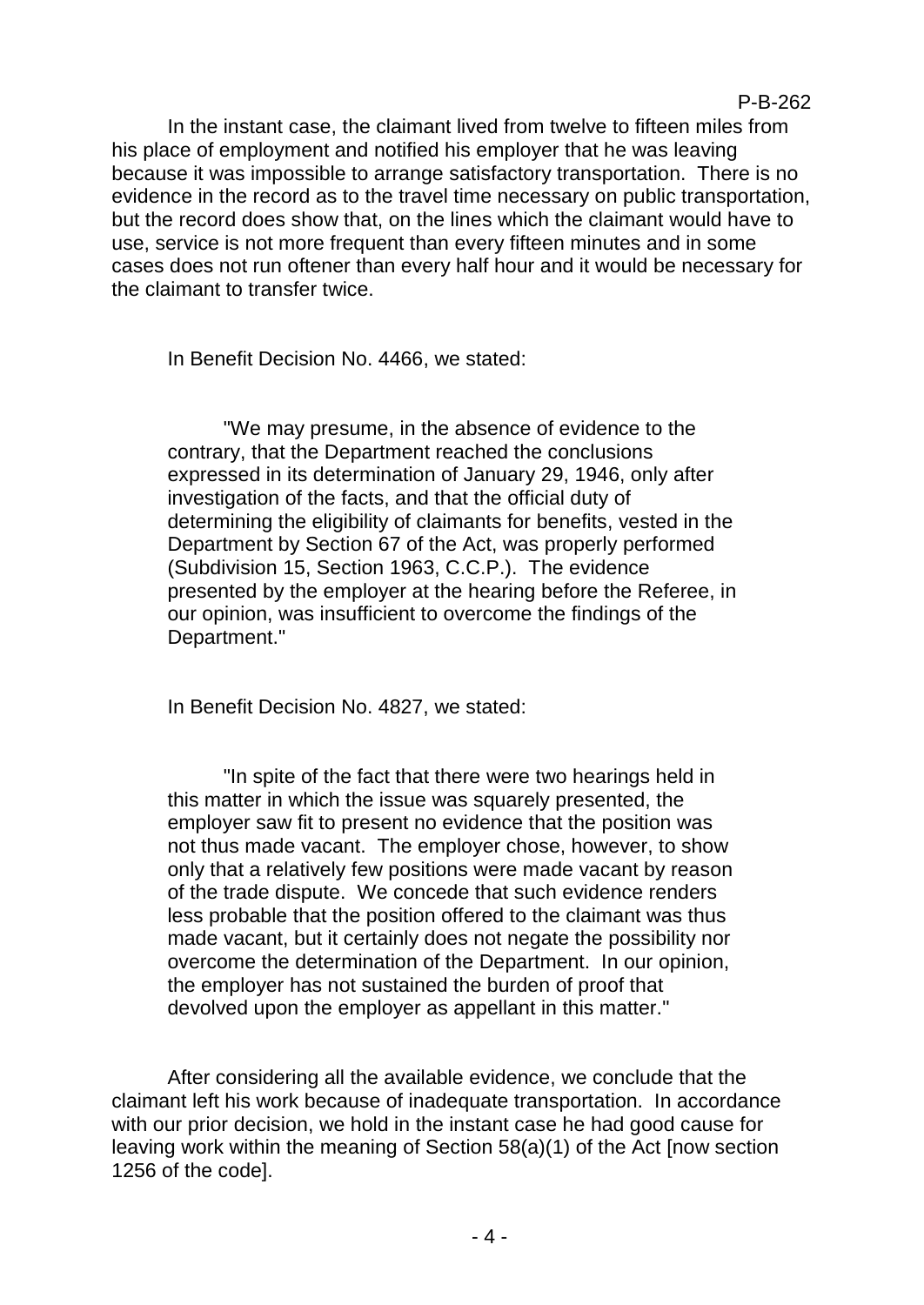# DECISION

The decision of the Referee is affirmed. Benefits are payable as provided in the decision of the Referee.

Sacramento, California, November 7, 1952.

# CALIFORNIA UNEMPLOYMENT INSURANCE APPEALS BOARD

MICHAEL B. KUNZ, Chairman

GLENN V. WALLS

EDWARD CAIN

Pursuant to section 409 of the Unemployment Insurance Code, the above Benefit Decision No. 5948 is hereby designated as Precedent Decision No. P-B-262.

Sacramento, California, March 9, 1976.

CALIFORNIA UNEMPLOYMENT INSURANCE APPEALS BOARD

DON BLEWETT, Chairperson

MARILYN H. GRACE

RICHARD H. MARRIOTT

**DISSENTING** 

CARL A. BRITSCHGI

DISSENTING - Written Opinion Attached

HARRY K. GRAFE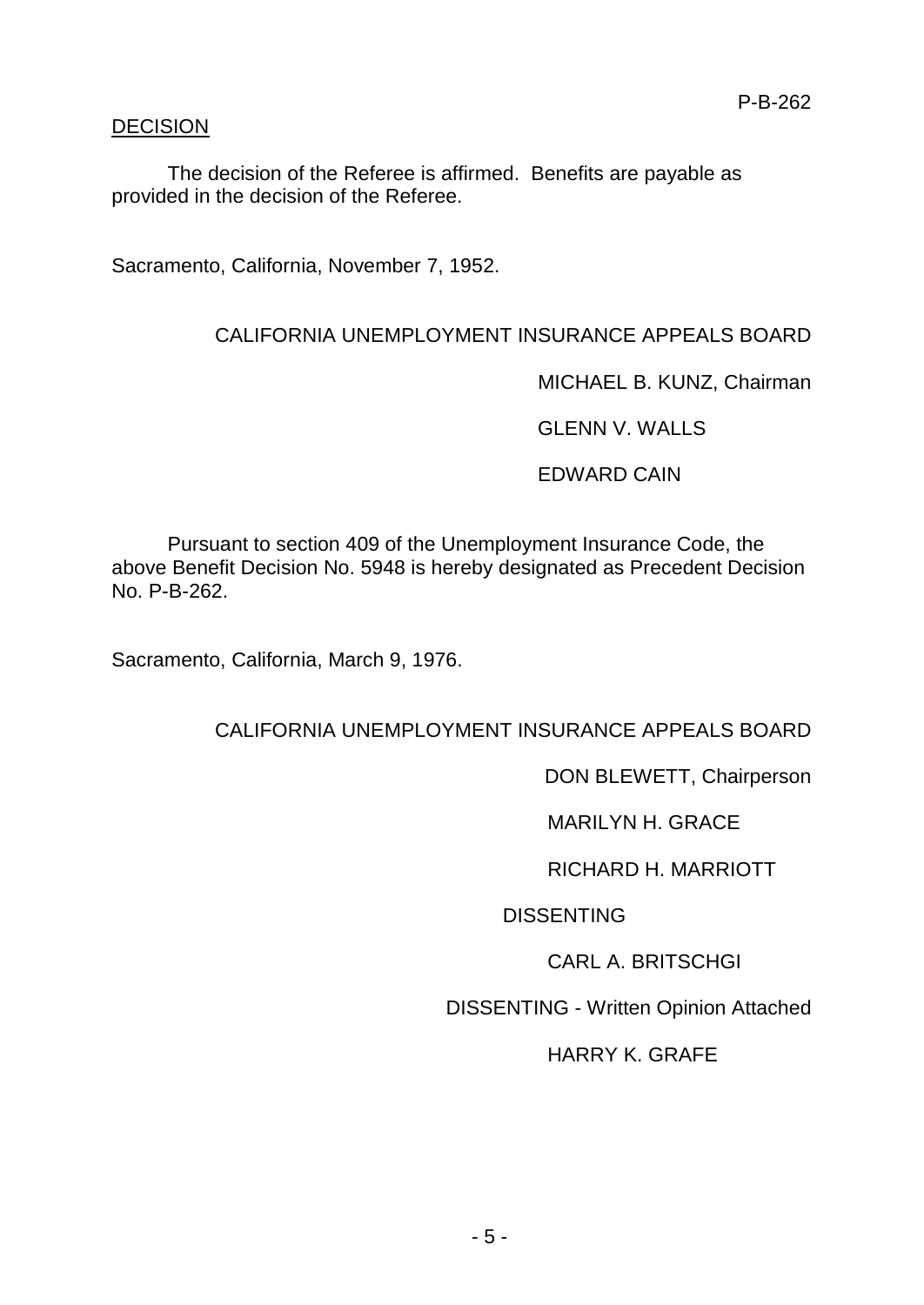#### DISSENTING OPINION

#### I dissent.

This case seems to hold that the Department's determination, standing alone, will support a decision in accord therewith, even in the face of countervailing evidence produced by a party at the hearing. Notwithstanding the assertion that this decision is based on the record, we are handicapped by the lack of any transcript, exhibits, determination, or other evidence, all such records having been destroyed long ago. The recital of facts in the decision indicates that the employer was represented at the hearing, but the claimant was neither present nor represented. Although the decision is imprecise on this point, it does not appear that the Department was represented at the hearing.

In essence, the decision in this case gives more weight to the Department's determination standing alone than to the evidence presented by the employer. Such a result is based on the presumption that its official duty was regularly performed by the Department (then section 1963, subdivision 15, Code of Civil Procedure; now section 664 of the Evidence Code). In holding as they do, the majority overlook two significant changes in the law which have occurred since the decision in this case originally issued in 1952, one revision resulting from the enactment of the Evidence Code, the other being produced by a decision of the United States Supreme Court.

In 1952, all presumptions were "evidence" and were required to be considered by the trier-of-fact together with such other evidence as may have been adduced by testimony or exhibits. In 1965, the Evidence Code was enacted by the California Legislature to become effective January 1, 1967 (Ch. 299, Stats. 1965). Section 600 of the Evidence Code changed the nature of presumptions. Thereunder, a presumption is not itself evidence, but is an assumption as to the existence of a fact (called the presumed fact) that the law requires the trier-of-fact to make from another fact or group of facts (called the basic fact) which is found to exist. A presumption today is not evidence; it is not testimony or a writing or a material object or anything presented to the senses, which an item must be to be evidence (Evidence Code, section 140). A presumption is simply a reasoning device that is used by the trier-of-fact in making a finding of fact from the evidence which is presented (California Evidence Benchbook, section 46.1). A presumption may be either conclusive or rebuttable, and if of the latter type, will affect either the burden of producing evidence or the burden of proof (Evidence Code, sections 601-603, 605).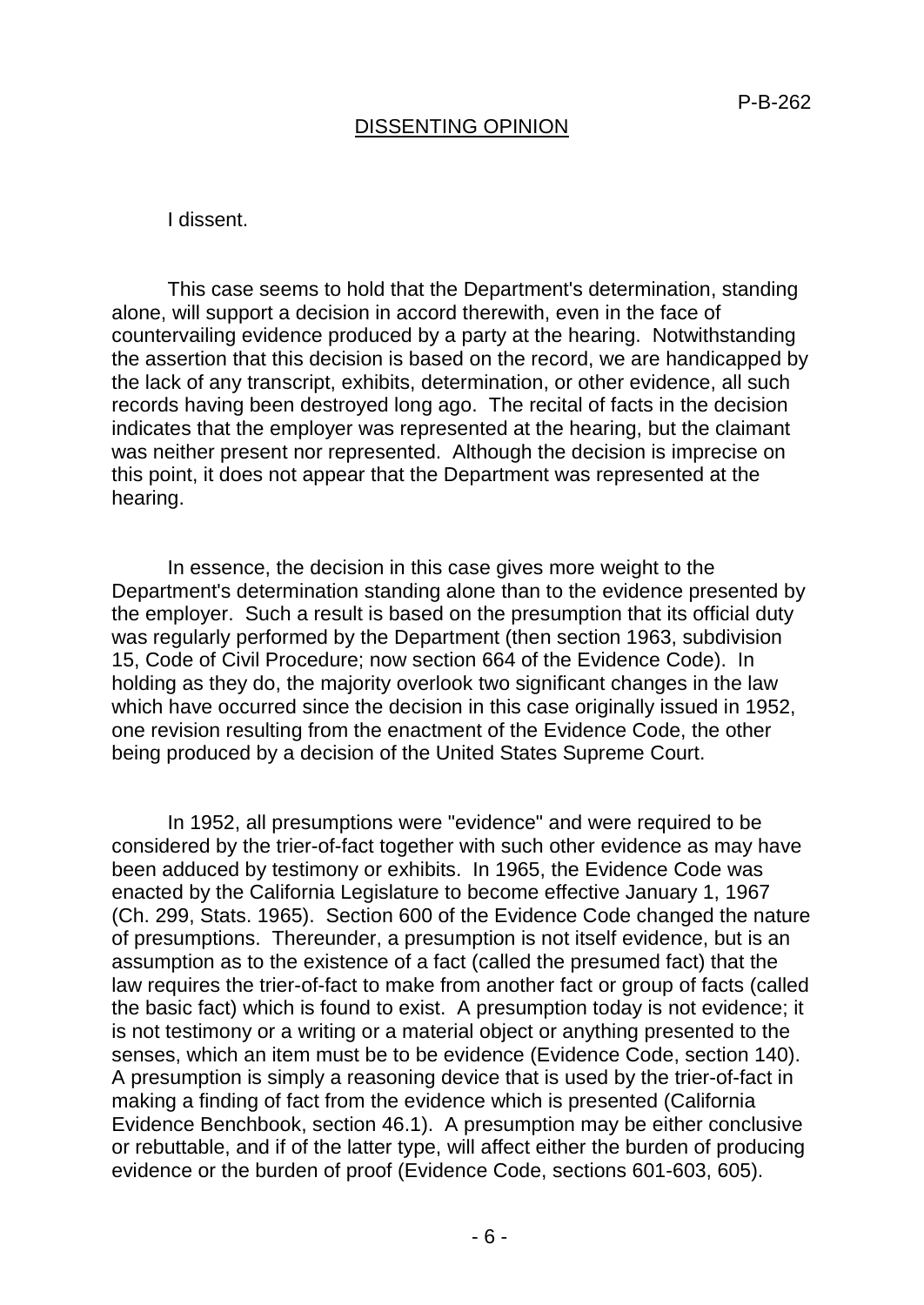# Evidence Code section 664 sets forth the presumption that "official duty has been regularly performed." This is a rebuttable presumption and affects the burden of proof (Evidence Code, section 660). It may be attacked on either or both of two different bases: non-existence of the basic fact; nonexistence of the presumed fact.

P-B-262

In California Department of Human Resources Development v. Java (1971), 402 U.S. 121, the United States Supreme Court had occasion to review the procedures used by the Department in making its determination whether a claimant is eligible or disqualified for benefits. In its published opinion, the court set forth in some detail the procedures used:

"The interviewer has, according to the Local Office Manual (L.O.M.) used in California, the 'responsibility to seek from any source the facts required to make a prompt and proper determination of eligibility.' L.O.M. § 1400.3(2). 'Whenever information submitted is not clearly adequate to substantiate a decision, the Department has an obligation to seek the necessary information.' L.O.M. §1400.5(1)(a). This clearly contemplates inquiry to the latest employer, among others.

"The claimant then appears for his interview. At the interview, the eligibility interviewer reviews available documents, makes certain that required forms have been completed, and clarifies or verifies any questionable statements. If there are inconsistent facts or questions as to eligibility, the claimant is asked to explain and offer his version of facts. The interviewer is instructed to make telephone contact with other parties, including the latest employer, at the time of the interview, if possible. L.O.M. § 1401.4(20). Interested persons, including the employer, are allowed to confirm, contradict, explain, or present any relevant evidence. L.O.M. § 1401.4(21).

"The eligibility interviewer must then consider all the evidence and make a determination as to eligibility. Normally, the determination is made at the conclusion of the interview. L.O.M. § 1404.6(2). However, if necessary to obtain information by mail from any source, the determination may be placed in suspense for 10 days after the date of interview, or, if no response is received, no later than claimant's next report day. L.O.M. § 1400.3(2)(a).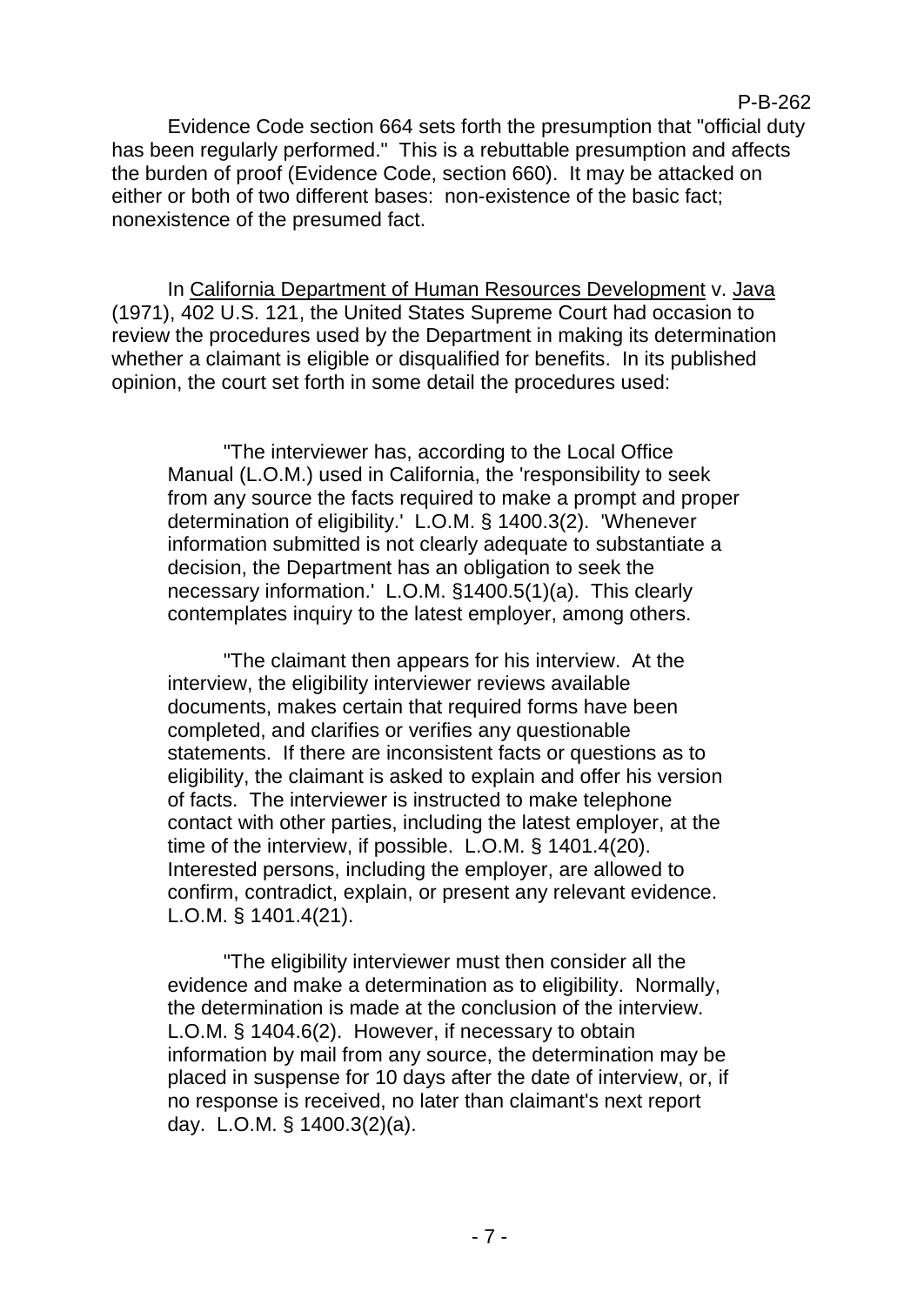"From the foregoing it can be seen that the interview for the determination of eligibility is the critical point in the California procedure. In the Department's own terms, it is 'the point at which any issue affecting the claimant's eligibility is decided and fulfills the Department's legal obligation to insure that . . . benefits are paid promptly if a claimant is eligible.' L.O.M.  $\overline{\S}$  1400.1(1) (emphasis added)...." (footnote omitted)

\* \* \*

"The primary inquiry at the preliminary interview is to examine the claimant's basic eligibility under the California statute. It is an occasion when the claims of both the employer and the employee can be heard, however. The regulations contemplate that the interviewer shall make inquiries of the employer informally. This may not always flush out objections based on discharge for cause, as this case illustrates. Nonetheless if the employer has notice of the time and place of the preliminary interview, as was the case here, it is his responsibility to present sufficient data to make clear his objections to the claim for benefits and put the interviewer in a position to broaden the inquiry if necessary. Any procedure or regulation that fails to give notice to the employer would, of course, be violative of the statutory scheme as we construe it."

At the conclusion of such interview, the Department interviewer is required to prepare a "Record of Claim Status Interview" (Form DE 2403) setting forth (usually in long-hand) the information obtained from the parties and stating the conclusion regarding eligibility of the claimant reached by the interviewer and the supervisor. The conclusion is then typed on a "Notice of Determination and/or Ruling" (Form DE 1080) which is mailed to the parties. It is this form which is referred to in the present case as "the Department's determination."

As is clearly stated by the Supreme Court, it is the interview that is the "critical point" in the Department's process of deciding whether benefits should be paid to any claimant. The "determination" is but a conclusionary notice memorializing the Department's decision. Seldom if ever does the "determination" recite or contain any of the evidence or contentions of the parties obtained by the Department during the interview. The facts and assertions upon which the "determination" is based are set forth on the "Record of Claim Status Interview," which shows the name of each person talked to by the interviewer and the information given by each such person.